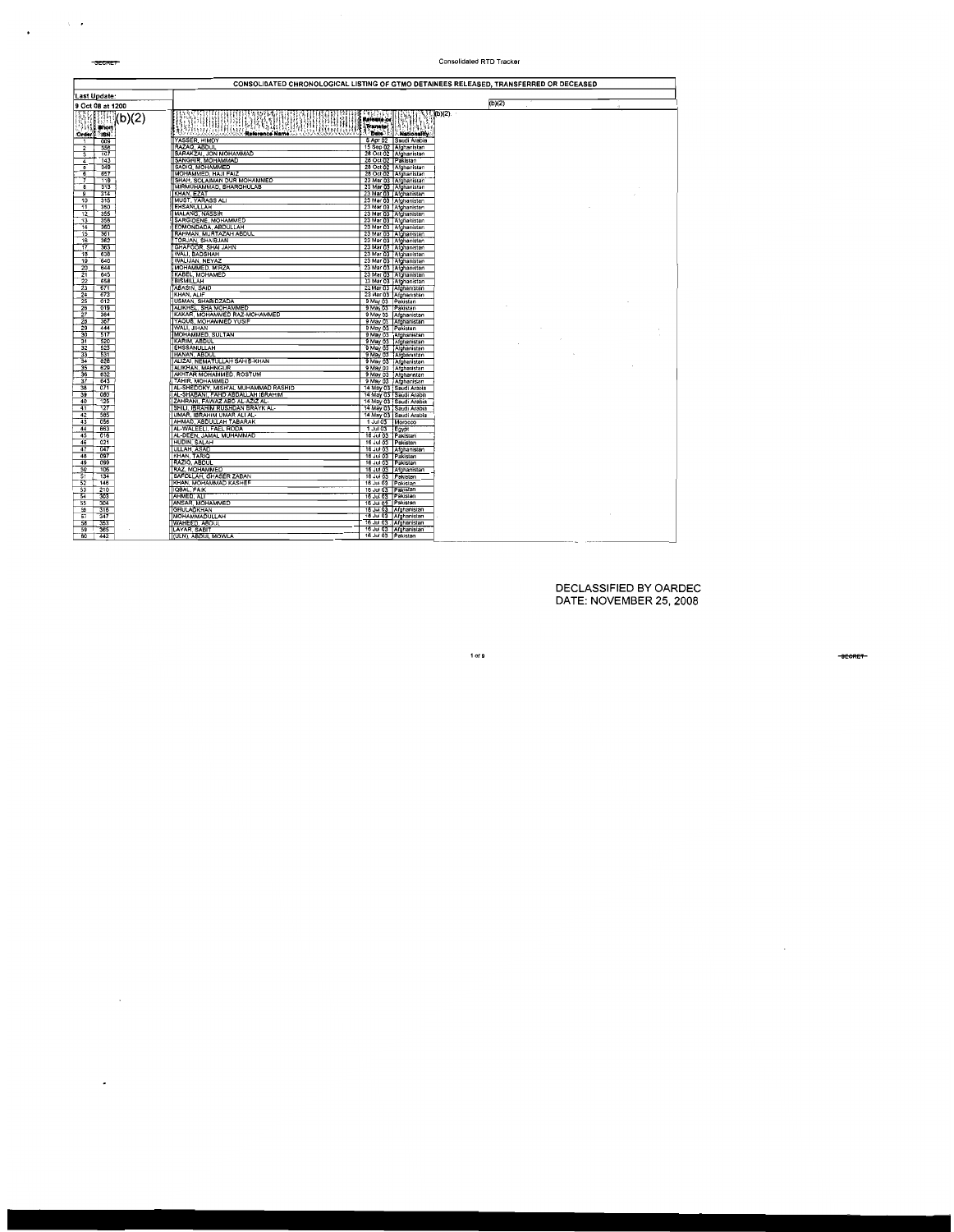| CONSOLIDATED CHRONOLOGICAL LISTING OF GTMO DETAINEES RELEASED. TRANSFERRED OR DECEASED                                                                   |                                                                                                                                                                                                         |                                                                                                                                                                                                                       |         |        |  |
|----------------------------------------------------------------------------------------------------------------------------------------------------------|---------------------------------------------------------------------------------------------------------------------------------------------------------------------------------------------------------|-----------------------------------------------------------------------------------------------------------------------------------------------------------------------------------------------------------------------|---------|--------|--|
| Last Update:                                                                                                                                             |                                                                                                                                                                                                         |                                                                                                                                                                                                                       |         |        |  |
| 9 Oct 08 at 1200                                                                                                                                         |                                                                                                                                                                                                         |                                                                                                                                                                                                                       | I(b)(2) | (b)(2) |  |
| (b)(2)<br>Short<br>Order   ISN<br>512<br>61<br>62<br>545<br>580<br>63<br>64<br>582<br>626<br>65                                                          | <b>MEULURE</b><br>Reference Name<br>SADIK, MAHMUD<br><b>URAYMAN, SAJIN</b><br>AHMAD, NOOR<br>NÖORANI, ABDUL RAHMAN<br>ULLAH, NOOR HABIB                                                                 | (b)(2)<br>Rolesse or<br>(Transfer)<br><b>SHIRANGULU</b><br><b>Date !!!</b><br>Nationality.<br>16 Jul 03 Afghanistan<br>16 Jul 03 TPakistan<br>16 Jul 03 Afghanistan<br>16 Jul 03 Afghanistan<br>16 Jul 03 Afghanistan |         |        |  |
| 630<br>66<br>$\overline{67}$<br>633<br>635<br>68<br>636<br>69<br>70<br>646<br>71<br>667<br>72<br>020<br>73<br>124                                        | RAHMAD, NISAR<br>FAROUQ, MOHAMMED NAYIM<br>AKHBAR, MOHAMMAD<br>GHUL, NATHI<br>ASEKZAI, AZIZULLAH<br>SARWAR, KARI MOHAMMED<br><b>ISHAQ, MOHAMMED</b><br>KHAN, JANAN TAUS                                 | 16 Jul 03 Afghanistan<br>16 Jul 03 Afghanistan<br>16 Jul 03 Afghanistan<br>16 Jul 03 Afghanistan<br>16 Jul 03 Afghanistan<br>16 Jul 03 Afghanistan<br>18 Nov 03 Pakistan<br>18 Nov 03 Afghanistan                     |         |        |  |
| 74<br>135<br>$\overline{75}$<br>139<br>76<br>291<br>$\overline{77}$<br>297<br>78<br>352<br>354<br>79<br>80<br>443<br>518<br>81<br>$\overline{82}$<br>624 | KHAN, EJAZ AHMAD<br>MANZU, HAFICE LEGEAT<br>CELIK GOGUS, YUKSEL<br><b>SEN, ISRAHIM SHAFIR</b><br>SAYED, ABDUL HADI MUHAMED RASUL<br>GHANI, NABU ABOUL<br>KHAN, JUMA<br>KHIRULLAH AKAH<br>MEHMOOD, MAJID | 18 Nov 03 Pakistan<br>18 Nov 03 Pakistan<br>18 Nov 03 Turkey<br>18 Nov 03 Turkey<br>18 Nov 03 Afghanistan<br>18 Nov 03 Afghanistan<br>18 Nov 03 Afghanistan<br>18 Nov 03 Afghanistan<br>18 Nov 03 Pakistan            |         |        |  |
| 83<br>637<br>84<br>642<br>85<br>656<br>666<br>86<br>677<br>87<br>88<br>711<br>$\overline{89}$<br>820<br>830<br>90                                        | INSANULLAH, FNU<br>HAMIDULLAH, FNU<br><b>BAQI, ABDUL</b><br>HEZBULLAH, FNU<br><b>GHUL, WAZIR ZALIM</b><br>ABOUL HAMID, HASSAN KHALIL MOHAMOUD<br>YOUSEF, MOHAMMED HAJ!<br>KHAN, TILA MOHAMMED           | 18 Nov 03 Afghanistan<br>18 Nov 03 Afghanistan<br>18 Nov 03 Afghanistan<br>18 Nov 03 Afghanistan<br>18 Nov 03 Afghanistan<br>18 Nov 03 Jordan<br>18 Nov 03 Afghanistan<br>18 Nov 03 Pakistan                          |         |        |  |
| 990<br>91<br>085<br>92<br>136<br>93<br>169<br>94<br>912<br>95<br>913<br>96<br>930<br>97<br>267<br>98                                                     | KHADR, ABOUL<br>NASEER, MUNIR BIN<br><b>MOHAMMAD, TARIK</b><br>AL AMRANI, AYMAN MOHAMMAD SILMAN<br>ULLAH, ASAD<br><b>ULLAH, NAQIB</b><br>ISMAIL, MOHAMMED<br>AHMAD, AHMAD ABD AL RAHMAN                 | 18 Nov 03 Canada<br>30 Nov 03 Pakistan<br>30 Nov 03 Pakistan<br>30 Nov 03 Jundan<br>28 Jan 04   Afghanistan<br>28 Jan 04 Afghanistan<br>28 Jan 04 Afghanistan<br>13 Feb 04 Spain                                      |         |        |  |
| 323<br>99<br>082<br>100<br>203<br>101<br>209<br>102<br>211<br>103<br>492<br>104<br>105<br>573                                                            | ABDERRAHMANE, SLIMANE HADJ<br>KAFKAS, ABOULLAH D.<br><b>IGUMAROV, RAVIL SHAFEYAVICH</b><br>SHARIPOV, ALMASM RABILAVICH<br>ODIJEV, RUSLAN ANATOLIVICH<br>VAHITOV, AIAT NASIMOVICH<br>AKHMYAROV, RUSTAM   | 24 Feb 04 Denmark<br>27 Feb 04 Russia<br>27 Feb 04 Russia<br>27 Feb 04 Russia<br>27 Feb 04 Russia<br>27 Feb 04 Russia<br>27 Feb 04 Russia                                                                             |         |        |  |
| 674<br>106<br>086<br>107<br>087<br>108<br>110<br>109<br>490<br>110<br>534<br>111<br>092<br>112<br>104<br>113                                             | ISHMURAT, TIMUR RAVILICH<br><b>RASUL SHAFIG</b><br><b>IQBAL, ASIF</b><br>AHMED, RHUHEL<br>AL HARITH, JAMAL MALIK<br><b>DERGOUL TAREK</b><br>SHAH, SAID MOHAMMED ALIM<br>ACHEZKAI, HAJI MOHAMMED KHAN    | 27 Feb 04 Russia<br>9 Mar 04 United<br>9 Mar 04 United<br>9 Mar 04 United<br>9 Mar 04 United<br>9 Mar 04 United<br>14 Mar 04 Afghanistan<br>14 Mar 04 Afghanistan                                                     |         |        |  |
| 114<br>116<br>348<br>115<br>351<br>116<br>366<br>117<br>453<br>118<br>119<br>454<br>120<br>456                                                           | ABULWANCE, YAMATOLAH<br><b>ZUMARIKOURT, AZIZ KHAN ALI KHAN</b><br>GHOFOOR, ABDULLAH<br>KHAN, HAZRAT SANGIN<br>NASIM, MOHAMMAD<br><b>ADAM, MOHAMMED SADIO</b><br>HAMDULLAH, FNU                          | 14 Mar 04 Afghanistan<br>14 Mar 04 Afghanistan<br>14 Mar 04 Afghanistan<br>14 Mar 04 Afghanistan<br>14 Mar 04 Afghanistan<br>14 Mar 04 Uzbekistan<br>14 Mar 04 Afghanistan                                            |         |        |  |

 $\epsilon_{\rm{max}}$ 

 $\rightarrow$ 

 $\overline{ }$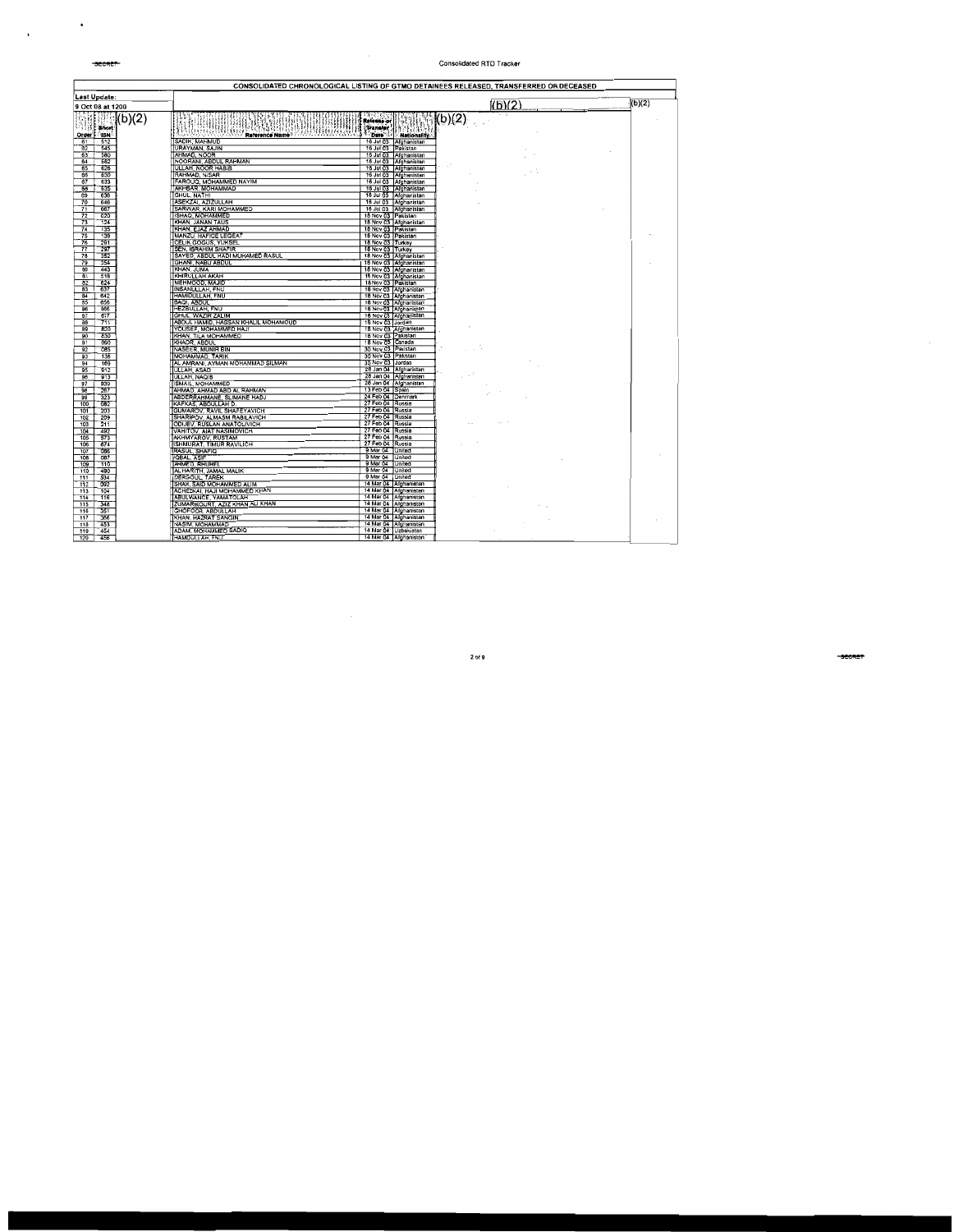$\overline{\phantom{a}}$ 

 $\mathcal{F}(\mathcal{F})$  and  $\mathcal{F}(\mathcal{F})$ 

# Consolidated RTD Tracker

|                           |                                                           | CONSOLIDATED CHRONOLOGICAL LISTING OF GTMO DETAINEES RELEASED, TRANSFERRED OR DECEASED |        |
|---------------------------|-----------------------------------------------------------|----------------------------------------------------------------------------------------|--------|
| Last Update:              |                                                           |                                                                                        |        |
| 9 Oct 08 at 1200          |                                                           | (h)/2)                                                                                 | (b)(2) |
| (b)(2)                    |                                                           | <b>Release or</b><br>(b)(2                                                             |        |
| <b>Short</b>              | :1HJI)                                                    | <b>Transfer</b>                                                                        |        |
| Order   ISN               | Mundi<br>18888688<br>Reference Name                       | Deta <sup>11</sup> : Nationality                                                       |        |
| 515<br>121                | UL HAQ, ISRAR                                             | 14 Mar 04 Pakistan                                                                     |        |
| 525<br>122                | ADAM GUL, ATAULLAH                                        | 14 Mar 04 Afghanistan                                                                  |        |
| 538<br>123                | ALIKOZI, AMANULLAH                                        | 14 Mar 04 Afghanistan                                                                  |        |
| 542<br>124<br>634<br>125  | <b>ABAS, MOHAMMAD</b><br>MOHAMMED, ALI                    | 14 Mar 04 Pakistan<br>14 Mar 04 Pakistan                                               |        |
| 126<br>639                | <b>BISMILLAH 2 FNU</b>                                    | 14 Mar 04 Afghanistan                                                                  |        |
| 127<br>668                | ANDARR, ABDUL AL-HAMEED MOHAMMED                          | 14 Mar 04 Afghanistan                                                                  |        |
| 128<br>818                | KHAN, OSMAN                                               | 14 Mar 04 Afghanistan                                                                  |        |
| 822<br>129                | ASLAAM, NOOR                                              | 14 Mar 04 Afghanistan                                                                  |        |
| 856<br>130<br>896<br>131  | <b>BARAK, FNU</b><br><b>FAR HUDDINE, BAR</b>              | 14 Mar 04 Afghanistan<br>14 Mar 04 Afghanistan                                         |        |
| 897<br>132                | RAHIM, ABOUL 6                                            | 14 Mar 04 Afghanislan                                                                  |        |
| 133<br>898                | SHAH, ZAKIM                                               | 14 Mar 04 Afghanistan                                                                  |        |
| 908<br>134                | <b>MUHAMMED, PETA</b>                                     | 14 Mar 04 Afghanistan                                                                  |        |
| 135<br>969                | MOHAMMAD, AKHTAR 2                                        | 14 Mar 04 Afghanistan                                                                  |        |
| 996<br>136<br>998<br>137  | WAZIR, HAJI MOHAMMED<br>HASAN, MIRWAIS                    | 14 Mar 04 Afghanistan                                                                  |        |
| 136<br>500                | <b>TURKASH, EMDASH ABDULLAH</b>                           | 14 Mar 04 Afghanistan<br>31 Mar 04 Turkmenistan                                        |        |
| 139<br>543                | MART, MAHMUD NURI                                         | 31 Mar 04 Turkey                                                                       |        |
| 140<br>563                | MOHHAMED, SOHAB MAHUD                                     | 31 Mar 04   Iraq                                                                       |        |
| 141<br>623                | <b>BAMARI, BAKHTIAR</b>                                   | 31 Mar 04 Iran                                                                         |        |
| 648<br>142                | AL TAMIMI, HAYDAR JABBAR HAFEZ                            | 31 Mar 04 Traq                                                                         |        |
| 665<br>143<br>700<br>144  | LNU, SADEE EIDEOV<br>MAHJOUB, MUHAMMED AL GHAZALI BABAKER | 31 Mar 04 Tajlustan<br>31 Mar 04 Sudan                                                 |        |
| 714<br>145                | RAHEEM, AL RACHIO HASAN AHMAO ABDUL                       | 31 Mar 04 Sudan                                                                        |        |
| 715<br>146                | <b>HUSSEIN, ABDUL OADIR YOUSEF</b>                        | 31 Mar 04 West Bank                                                                    |        |
| 726<br>147                | AL HENALI, MENHAL                                         | 31 Mar 04 Syria                                                                        |        |
| 729<br>148                | HOMARO, MOYUBALLAH                                        | 31 Mar 04 Tailkistan                                                                   |        |
| 731<br>149                | MAZHARUDIN, FNU                                           | 31 Mar 04 Talikistan                                                                   |        |
| 732<br>150<br>1014<br>151 | GHAFAR HOMAROVICH, SHIRINOV<br>SHAHIR, WALIO MOHAMMED     | 31 Mar 04 Tajikistan<br>31 Mar 04 TYemen                                               |        |
| 1018<br>152               | AHMAD, OSAM ABDUL RAHAN                                   | 31 Mar 04 Jordan                                                                       |        |
| 153<br>166                | GHEZALI, MEHDI MOHAMMAD                                   | 8 Jul 04 Sweden                                                                        |        |
| 154<br>083                | NABIED, YUSEF                                             | 17 Jul 04 Tajikistan                                                                   |        |
| 155<br>641                | <b>RGASHIVE, ABOUL KARIM</b>                              | 17 Jul 04 Tajikistan                                                                   |        |
| 156<br>161<br>157<br>164  | BENCHELLALI, MOURAD<br>ACHAB KANOUNI, IMAD                | 26 Jul 04 France<br>26 Jul 04 France                                                   |        |
| 325<br>158                | <b>SASSI, NIZAR</b>                                       | 26 Jul 04 France                                                                       |        |
| 159<br>371                | YADEL, BRAHIM                                             | 26 Jul 04   France                                                                     |        |
| 160<br>133                | AWZAR, MOHAMMED IBRAHIM                                   | 31 Jul 04 Morocco                                                                      |        |
| 161<br>294                | MIZOUZ, MOHAMMED                                          | 31 Jul 04 Morocco                                                                      |        |
| 162<br>499<br>163<br>587  | AL SHAKOURI, RADWAN<br>SHAKARAN, IBRAHIM BIN              | 31 Jul 04 Morocco<br>31 Jul 04 Moracco                                                 |        |
| 164<br>010                | SATTAR, ABDUL                                             | 17 Sep 04 Pakistan                                                                     |        |
| 165<br>011                | NAFEESI, ABDUL SATAR                                      | 17 Sep 04 Pakistan                                                                     |        |
| 166<br>014                | IQBAL ZAFAR                                               | 17 Sep 04   Pakistan                                                                   |        |
| 167<br>$\overline{017}$   | KHAN, MUHAMMED IJAZ                                       | 17 Sep 04 Pakistan                                                                     |        |
| 168<br>018<br>169<br>023  | SAYED, MOHAMMED<br>KHAN, ISA                              | 17 Sep 04 Pakistan<br>17 Sep 04 Pakistan                                               |        |
| 170<br>098                | SAEED, HAFIZ IHSAN                                        | 17 Sep 04 Pakistan                                                                     |        |
| 171<br>100                | ASHRAF, MOHAMMED                                          | 17 Sep 04 Pakistan                                                                     |        |
| 172<br>101                | <b>IRFAN, MOHAMMED</b>                                    | 17 Sep 04 Pakistan                                                                     |        |
| 173<br>113                | AHMED, SAR FARAZ                                          | 17 Sep 04 Pakistan                                                                     |        |
| 174<br>137                | TARIO, MOHAMMED                                           | 17 Sep 04 Pakistan                                                                     |        |
| 175<br>138<br>176<br>140  | AYUBI, SALAHODIN<br>ALI, SAID SAIM                        | 17 Sep 04 Pakistan<br>17 Sep 04 Pakistan                                               |        |
| $\overline{177}$<br>141   | AYUB, HASEEB                                              | 17 Sep 04 Pakistan                                                                     |        |
| 178<br>142                | FAZALDAD, FNU                                             | 17 Sep 04   Pakistan                                                                   |        |
| 179<br>144                | ILYAS, MOHAMMAD                                           | 17 Sep 04 Pakistan                                                                     |        |
| 180<br>145                | KHAN, HAMOOD ULLAH                                        | 17 Sep 04 Pakistan                                                                     |        |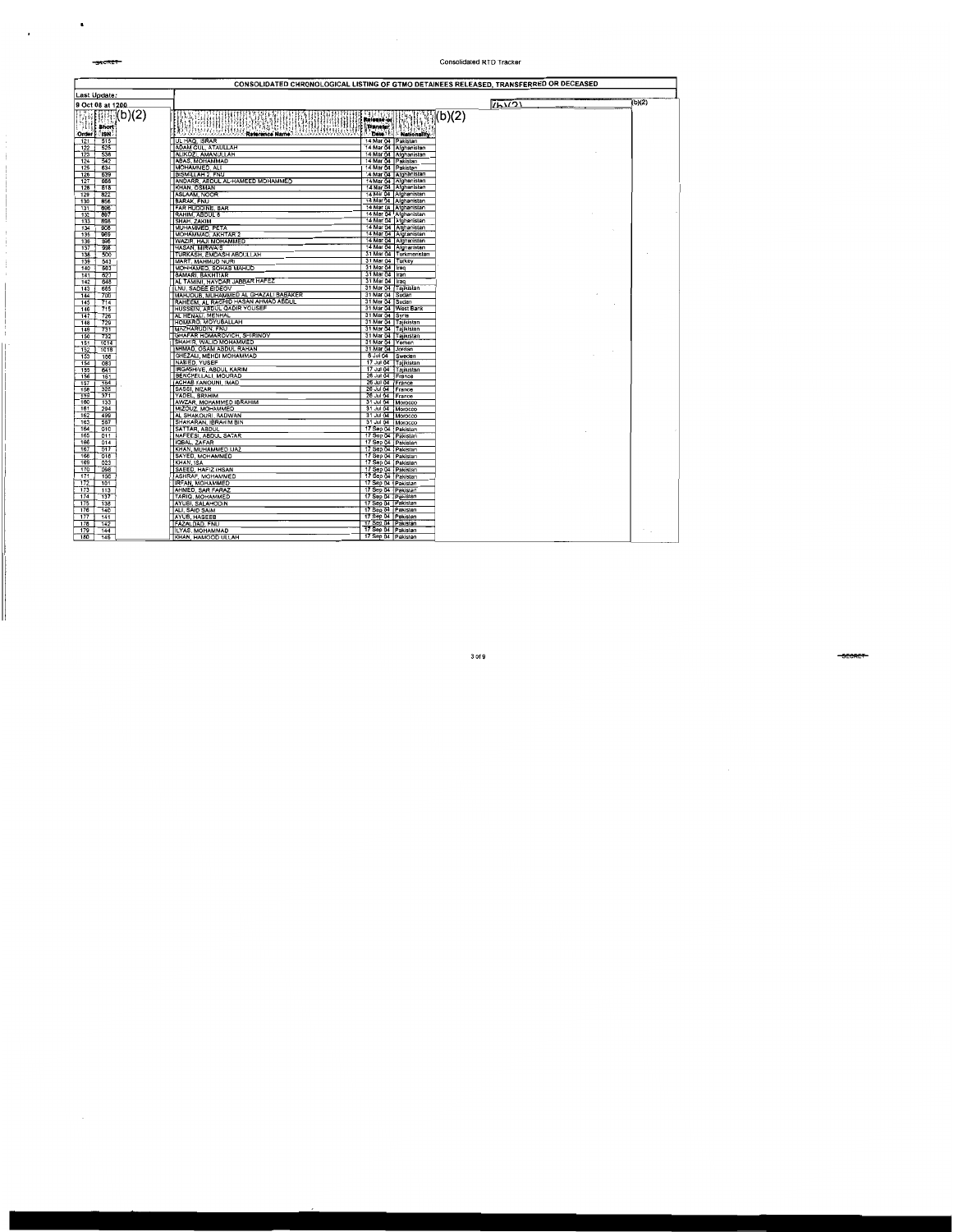$\overline{\phantom{a}}$ 

# Consolidated RTD Tracker

|                                              |                                                | CONSOLIDATED CHRONOLOGICAL LISTING OF GTMO DETAINEES RELEASED, TRANSFERRED OR DECEASED |        |
|----------------------------------------------|------------------------------------------------|----------------------------------------------------------------------------------------|--------|
| Last Update:                                 |                                                |                                                                                        |        |
| 9 Oct 08 at 1200                             |                                                | (h)(2)                                                                                 | (b)(2) |
| (2)<br><b>ISS IS</b><br>lati<br><b>Short</b> |                                                | <b>A 4 60 1 5 1</b><br>(b)(2<br>Release of<br><b>Transfer</b>                          |        |
| Order F. ISN.<br>181<br>147                  | RAZA, MOHAMMED ARSHAD                          | 1.00011<br>Nationality<br>17 Sep 04 Pakistan                                           |        |
| 182<br>247                                   | FIYATULLAH. KAY                                | 17 Sep 04 Pakistan                                                                     |        |
| 183<br>299                                   | RAZA, ABID                                     | 17 Sep 04 Pakistan                                                                     |        |
| 184<br>300                                   | SULTAN, ZAHID                                  | 17 Sep 04 Pakistan                                                                     |        |
| 185<br>301<br>186<br>302                     | HAFEZ, KHALIL RAHMAN<br>IJAZ, MOHAMMED         | 17 Sep 04 Pakistan<br>17 Sep 04 Pakistan                                               |        |
| 187<br>305                                   | <b>MOHHAMED, HANIF</b>                         | 17 Sep 04 Pakistan                                                                     |        |
| 188<br>495                                   | RAFIQ, MOHAMMED                                | 17 Sep 04 Pakistan                                                                     |        |
| 189<br>504                                   | AMIN, AMINULLA                                 | 17 Sep 04 Pakistan                                                                     |        |
| 190<br>524                                   | ANWAR, MOHAMMED                                | 17 Sep 04 Pakistan                                                                     |        |
| 191<br>529                                   | <b>KHAN, BACHA</b>                             | 17 Sep 04 Pakistan<br>17 Sep 04 Pakistan                                               |        |
| 192<br>540<br>193<br>541                     | OMAR, MOHAMMED<br>NOMAN, MOHAMMED              | 17 Sep 04 Pakistan                                                                     |        |
| 194<br>842                                   | AHMAD, SULTAN                                  | 17 Sep 04 Pakistan                                                                     |        |
| 195<br>843                                   | AHMED, SAGHIR                                  | 17 Sep 04 Pakistan                                                                     |        |
| 196<br>1005                                  | AHMAD, BASHIR                                  | 17 Sep 04 Pakistan                                                                     |        |
| 197<br>1006                                  | <b>IRFAN MOHAMMED</b>                          | 17 Sep 04 Pakistan                                                                     |        |
| 198<br>1011<br>199<br>527                    | AKBAR, MOHAMMED<br>DAOUD, MOHAMMAN             | 17 Sep 04 Pakistan<br>18 Sep 04 Afghanistan                                            |        |
| 200<br>530                                   | GUL, DAWD                                      | 18 Sep 04 Afghanistan                                                                  |        |
| 201<br>539                                   | ALLAH, NOOR                                    |                                                                                        |        |
| 202<br>547                                   | MOHAMMED, WALI                                 | 18 Sep 04 Afghanistan<br>18 Sep 04 Afghanistan                                         |        |
| 203<br>559                                   | BADR, BADRUZZAN                                | 18 Sep 04 Afghanistan                                                                  |        |
| 204<br>699                                   | FARHAD, DIN MOHAMMED                           | 18 Sep 04 Afghanistan                                                                  |        |
| 205<br>910<br>206<br>911                     | KHAN, MOHAMMED<br>SAMAD, ABDUL                 | 18 Sep 04 Afghanistan<br>18 Sep 04 Afghanistan                                         |        |
| 207<br>931                                   | KUCHI, HAJI NIAM                               | 18 Sep 04 Afghanistan                                                                  |        |
| 208<br>960                                   | <b>BISMAULLAH, FNU 2</b>                       | 18 Sep 04 Afghanistan                                                                  |        |
| 209<br>970                                   | LNU, AMANULLAH                                 | $\sim$ $\frac{12}{16}$<br>18 Sep 04 Afghanistan                                        |        |
| 210<br>205                                   | AMTIRI, NASSER NAJIRI                          | 16 Jan 05 Kuwait                                                                       |        |
| 211<br>024<br>212<br>558                     | ABASSI, FEROZ ALI<br><b>BEGG, MOAZZAN</b>      | 25 Jan 05 United Kingdom<br>25 Jan 05 United Kingdom                                   |        |
| 213<br>817                                   | BELMAR, RICHARD DEAN                           | 25 Jan 05 United Kingdom                                                               |        |
| 214<br>10007                                 | <b>MUBANGA MARTIN</b>                          | 25 Jan 05 United Kingdom                                                               |        |
| 215<br>661                                   | HABIB, MAMDOUH IBRAHIM AHMED                   | 27 Jan 05 Australia                                                                    |        |
| 216<br>173                                   | KHALID, RIDOUANE                               | 7 Mar 05 France                                                                        |        |
| 217<br>236                                   | MUSTAFA, KHALED BEN                            | 7 Mar 05 France                                                                        |        |
| 218<br>649<br>219<br>581                     | PATEL, MUSTAQ ALI<br>REHMAN, MOLLAH SHED ABDUL | 7 Mar 05 France<br>11 Mar 05 Pakistan                                                  |        |
| 220<br>730                                   | FAUZEE, IBRAHIM                                | 11 Mar 05 Maidives                                                                     |        |
| 221<br>1117                                  | JALIL, MULLAH                                  | 11 Mar 05 Afghanistan                                                                  |        |
| 222<br>296                                   | UYAR, SALIH                                    | 18 Apr 05 Turkey                                                                       |        |
| 223<br>357                                   | RAHMAN, ABDUL 4                                | 18 Apr 05 Afghanistan                                                                  |        |
| 224<br>457                                   | GUL, MOHAMMAD                                  | 18 Apr 05 Afghanistan                                                                  |        |
| 225<br>458<br>226<br>561                     | ZAMAN, GUL<br>MUSLIMDOST, ABDUL RAHIM          | 18 Apr 05 Afghanistan<br>18 Apr 05 Afghanistan                                         |        |
| 227<br>631                                   | WAZIR, PADSHA                                  | 18 Apr 05 Afghanistan                                                                  |        |
| 228<br>812                                   | SHAH, OALANDAR                                 |                                                                                        |        |
| 229<br>834                                   | SHAHEEN NAQEEBYLLAH, SHAHWALI                  | 18 Apr 05 Afghanistan<br>18 Apr 05 Afghanistan                                         |        |
| 230<br>835                                   | MOHAMMED, RASOOL SHAHWALI ZAIR                 | 18 Apr 05 Afghanistan                                                                  |        |
| 231<br>929                                   | QUOUS, ABOUL                                   | 18 Apr 05 Afghanistan                                                                  |        |
| 232<br>952<br>233<br>953                     | SHAHZADA, HAJI<br>HAMMDIDULLAH, (FNU)          | 18 Apr 05 Afghanistan<br>18 Apr 05 Afghanistan                                         |        |
| 234<br>958                                   | NASIM, MOHAMMED 3                              | 18 Apr 05 Afghanistan                                                                  |        |
| 235<br>966                                   | KANDAHARI, KAKO                                | 18 Apr 05 Afghanistan<br>18 Apr 05 Afghanistan                                         |        |
| 236<br>1013                                  | AHMED, FEDA                                    |                                                                                        |        |
| 237<br>1019<br>236<br>1041                   | (LNU), NASIBULLAH<br>NOOR, HABIB               | 18 Apr 05 Afghanistan                                                                  |        |
| 239<br>1157                                  | <b>HUKUMRA KHAN</b>                            | 18 Apr 05 Afghanistan<br>18 Apr 05 Afghanistan                                         |        |
|                                              | ZEMMORI, MOSA ZI                               | 25 Apr 05 Belgium                                                                      |        |

 $4$  of 9

 $\bar{z}$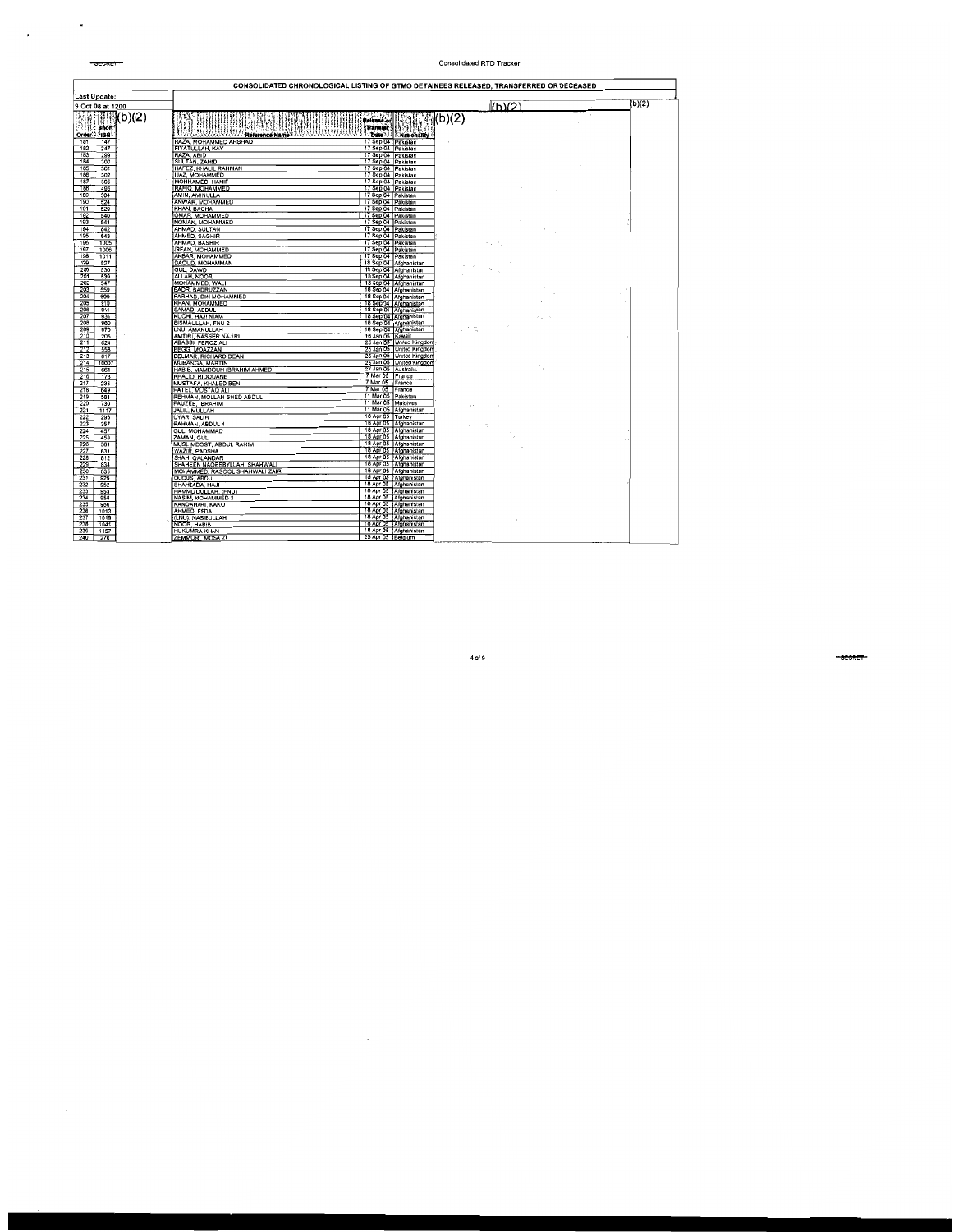| CONSOLIDATED CHRONOLOGICAL LISTING OF GTMO DETAINEES RELEASED, TRANSFERRED OR DECEASED |                                                                             |                                                  |                                |        |
|----------------------------------------------------------------------------------------|-----------------------------------------------------------------------------|--------------------------------------------------|--------------------------------|--------|
| <b>Last Update:</b>                                                                    |                                                                             |                                                  |                                |        |
| 9 Oct 08 at 1200                                                                       |                                                                             |                                                  | (h)(2)                         | (b)(2) |
| b)(2)                                                                                  |                                                                             | <b>197711.4</b>                                  | TT(b)(2)                       |        |
|                                                                                        |                                                                             | Release or                                       |                                |        |
| <b>Short</b><br>- 11<br>$-18N$<br>Order <sup>:</sup>                                   | (1111)<br>UUAGAHAN S<br>Reference Name                                      | <b>Transfer</b><br>Dute Nationally               |                                |        |
| 241<br>296                                                                             | <b>SEN, MESUT</b>                                                           | 25 Apr 05 Belgium                                |                                |        |
| 242<br>072                                                                             | <b>IKASSRIN, LAACIN</b>                                                     | 18 Jul 05 Morocco                                |                                |        |
| 243<br>120                                                                             | RASOOL, HABIB                                                               | 19 Jul 05 Afghanistan                            |                                |        |
| 244<br>155                                                                             | AL-HUBAYSHI, KHALID SULAYMAN 'JAYDH                                         | 19 Jul 05 Saudi Arabia                           |                                |        |
| 245<br>207<br>246<br>248                                                               | ALHABIRI, MISHAL AWAD SAYAF<br>AL OSHAN, SALEH ABDALL                       | 19 Jul 05 Saudi Arabia<br>19 Jul 05 Saudi Arabia |                                |        |
| 247<br>546                                                                             | MUHIBULLAH, (FNU)                                                           |                                                  |                                |        |
| 248<br>589                                                                             | ABDUL WAHAB AL ASMR, KHALID                                                 | 19 Jul 05 Afghanistan                            |                                |        |
| 249<br>712                                                                             | GADALLAH, HAMMAD ALI AMNO                                                   | 19 Jul 05 Sudan                                  |                                |        |
| 250<br>208                                                                             | SALEHOVE, MAROOF SALEEMOVICH                                                | 19 Aug 05 Tajikistan                             |                                |        |
| 251<br>586<br>676<br>252                                                               | KHAMSAN, KARAM KHAMIS SAYD<br>KURD, MOHAMED ANWAR                           | 19 Aug 05 Yemen<br>19 Aug 05 Iran                |                                |        |
| 253<br>306                                                                             | ZAEEF, ABDUL SALAM                                                          |                                                  |                                |        |
| 254<br>287                                                                             | ALLAITHY, SAMI ABDUL AZIZ SALIM                                             | 11 Sep 05 Afghanistan<br>30 Sep 05 Egypt         |                                |        |
| 255<br>217                                                                             | AL SHAMMERI, ABD AL AZIZ SAYER UWAIN                                        | 2 Nov 05 Kuwait                                  |                                |        |
| 256<br>220<br>229<br>257                                                               | AL AJMI, ABDALLAH SALEH ALI                                                 | 2 Nov 05 Kuwait                                  |                                |        |
| 258<br>568                                                                             | AL DAIHANI, MOHAMMED FENAITEL MOHAMED<br>AL ZAMEL, ADEL ZAMEL ABD AL MAHSEN | 2 Nov 05 Kuwait<br>2 Nov 05 Kuwait               |                                |        |
| 259<br>571                                                                             | AL AZMI, SA AD MADHI SA AD HOWASH                                           | 2 Nov 05 Kuwait                                  |                                |        |
| 260<br>060                                                                             | AL WADI, ADIL KAMIL ABDULLAH                                                | 4 Nov 05 Bahrain                                 |                                |        |
| 261<br>159                                                                             | AL NOAIMI, ABDULLAH                                                         | 4 Nov 05 Bahrain                                 |                                |        |
| 262<br>181                                                                             | (LNU), MAJI AFAS RADHI AL SHIMRI                                            | 4 Nov 05 Saudi Arabia                            |                                |        |
| 263<br>246<br>264<br>075                                                               | AL KHALIFA, SHEIKH SALMAN EBRAHIM MOHAMED ALI<br>LAHASSIHI, NAJEB           | 4 Nov 05 Bahrain<br>7 Feb 06 Morocco             |                                |        |
| 265<br>123                                                                             | HASSAN, MUHAMMAD HUSSEIN ALI                                                | 7 Feb 06 Morocco                                 |                                |        |
| 266<br>237                                                                             | SOULEIMANI LAALAMI, MOHAMMED                                                | 7 Feb 06 Morocco                                 |                                |        |
| 267<br>701                                                                             | KIYEMBA, JAMAL ABDULLAH                                                     | 7 Feb 06 Uganda                                  |                                |        |
| 268<br>460                                                                             | ZAMAN, KHAN                                                                 | 8 Feb 06 Afghanistan                             |                                |        |
| 269<br>655                                                                             | DAD, KHUDAI                                                                 | 8 Feb 06 Afghanistan                             |                                |        |
| 270<br>826<br>271<br>950                                                               | SALAAM, ABDUL<br>KHAN, ABOULLAH                                             | 8 Feb 06 Afghanistan<br>8 Feb 06 Afghanistan     |                                |        |
| 272<br>963                                                                             | <b>BAGI, ABDUL</b>                                                          | 8 Feb 06 Afghanistan                             |                                |        |
| 273<br>971                                                                             | YAR, KUSHKY                                                                 | 8 Feb 06 Afghanistan                             |                                |        |
| 274<br>1051                                                                            | SHARBAT, (FNU)                                                              | 8 Feb 06 Afghanistan                             |                                |        |
| 275<br>260                                                                             | <b>ADIL, AHMAN</b>                                                          | 5 May 06 China                                   |                                |        |
| 276<br>276<br>277<br>279                                                               | MUHAMMED, AKHADAR QASEM BASIT<br>AYUB, HAJI MOHAMMED                        | 5 May 06 China<br>5 May 06 China                 |                                |        |
| 278<br>283                                                                             | <b>QASIM, ABU BAKR</b>                                                      | 5 May 06 China                                   |                                |        |
| 279<br>293                                                                             | HEHIM, ABDUL ADEL                                                           | 5 May 06 China                                   |                                |        |
| 280<br>064                                                                             | SEBAII, ABDEL HADI MOHAMMED BADAN AL SEBAII                                 | 18 May 06 Saudi Arabia                           |                                |        |
| 281<br>094                                                                             | AL SEHLI, IBRAHIM DAIF ALLAH NEMAN                                          | 18 May 06 Saudi Arabia                           |                                |        |
| 282<br>095<br>283<br>105                                                               | AHMED, ABDUL RAHMAN UTHMAN<br>ALI, ADNAN MOHAMMED                           | 18 May 06 Saudi Arabia<br>18 May 06 Saudi Arabia |                                |        |
| 284<br>157                                                                             | AL MALIKI, SA'ID FARHAM                                                     | 18 May 06 Saudi Arabia                           |                                |        |
| 286<br>177                                                                             | AL JUTAYLI, FAHD SALIH SULAYMAN                                             | 18 May 06 Saudi Arabia                           |                                |        |
| 266<br>308                                                                             | AL NASR, ALDL                                                               | 18 May 06 Saudi Arabia                           |                                |        |
| 287<br>319<br>288<br>339                                                               | SIBA'YI, MOHAMMAD JAYID<br>AL MORGHI, KHALID ABDALLAH ABDEL RAHMAN          | 18 May 06 Saudi Arabia<br>18 May 06 Saudi Arabia |                                |        |
| 289<br>343                                                                             | AL RUSHAYDAN, ABDALLAH IBRAHIM                                              | 18 May 06 Saudi Arabia                           |                                |        |
| 290<br>346                                                                             | SHAYBAN, SAID BEZAN ASHEK                                                   | 18 May 06 Saudi Arabia                           |                                |        |
| 291<br>501                                                                             | AL OTAIBI, NAWAF FAHAD                                                      | 18 May 08 Saudi Arabia                           |                                |        |
| 292<br>505                                                                             | AL MURI, KHALID RASHD ALI                                                   | 18 May 06 Saudi Arabia                           |                                |        |
| 293<br>652                                                                             | AL QAHTANI, ABDULLAH HAMID                                                  | 18 May 06 Saudi Arabia                           |                                |        |
| 294<br>664<br>295<br>093                                                               | UWAYDAH, RASHID AWAD RASHID AL<br>AL ZAHRANI, YASSER TALAL                  | 18 May 06 Saudi Arabia<br>10 Jun 06 Saudi Arabia | (b)(2) <sup>-</sup><br>Suicide |        |
| 296<br>588                                                                             | AL TABI, MANA SHAMAN ALLABARDI                                              | 10 Jun 06 Saudi Arabia                           | Suicide (b)(2)                 |        |
| 297<br>693                                                                             | AHMED, ALI ABDULLAH                                                         | 10 Jun 06 Yemen                                  | Suicide                        |        |
| 298<br>058                                                                             | AL WAHAB, MUSA ABED                                                         | 24 Jun 06 Saudi Arabia                           | (b)(2)                         |        |
| 299<br>073                                                                             | NUR, YUSIF KHALIL ABDALLAH                                                  | 24 Jun 06 Saudi Arabia                           |                                |        |
| 300<br>096                                                                             | ATABY MOHAMMED                                                              | 24 Jun 06 Saudi Arabia                           |                                |        |

 $\overline{a}$ 

-secret

**5019**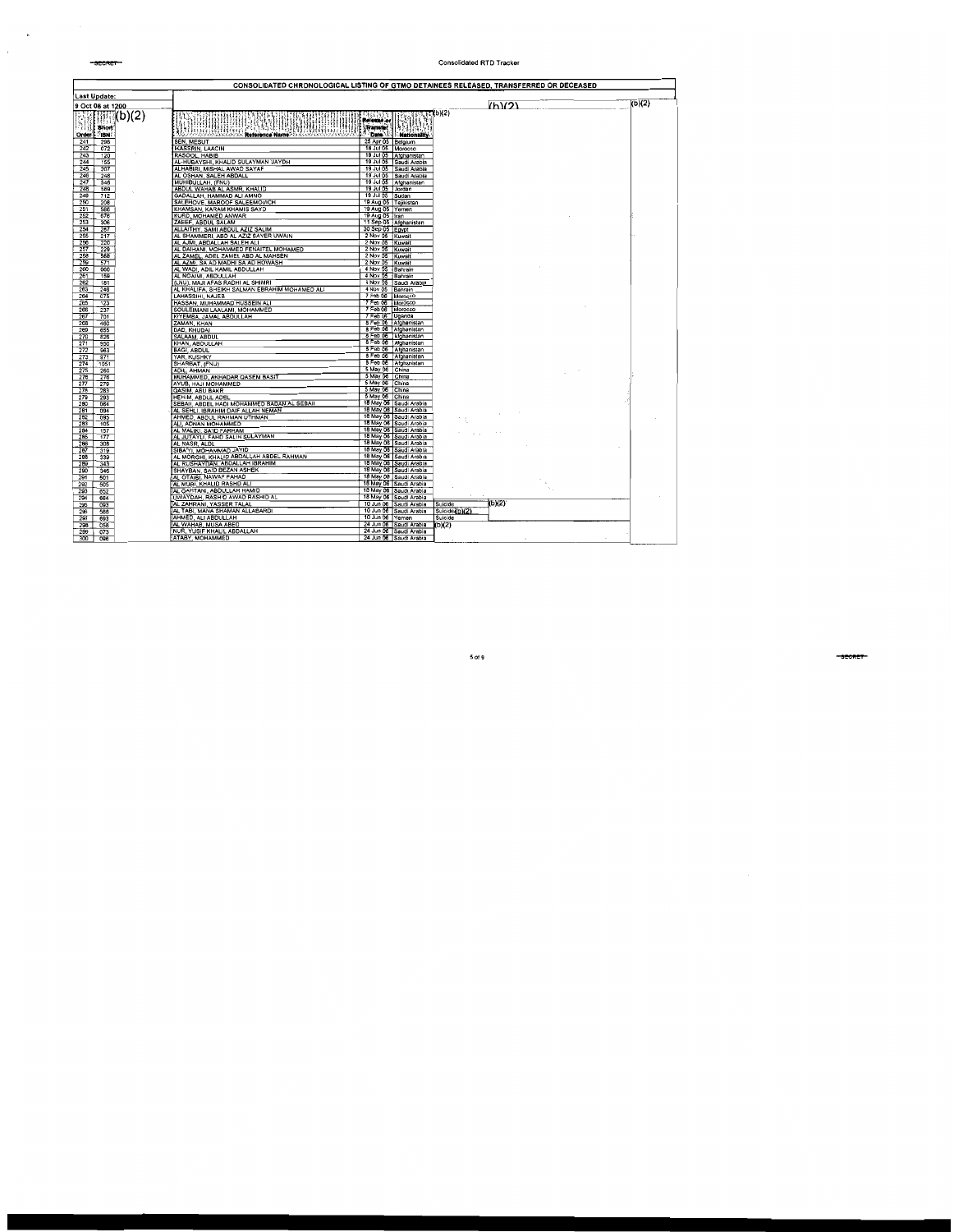| CONSOLIDATED CHRONOLOGICAL LISTING OF GTMO DETAINEES RELEASED, TRANSFERRED OR DECEASED                                                     |                                                                                                                                                                                                                                                                                                           |                                                                                                                                                                                                                                        |        |        |
|--------------------------------------------------------------------------------------------------------------------------------------------|-----------------------------------------------------------------------------------------------------------------------------------------------------------------------------------------------------------------------------------------------------------------------------------------------------------|----------------------------------------------------------------------------------------------------------------------------------------------------------------------------------------------------------------------------------------|--------|--------|
| Last Update:                                                                                                                               |                                                                                                                                                                                                                                                                                                           |                                                                                                                                                                                                                                        |        |        |
| 9 Oct 08 at 1200                                                                                                                           |                                                                                                                                                                                                                                                                                                           |                                                                                                                                                                                                                                        | (h)(2) | (b)(2) |
| b)(2)<br>Îб<br><b>Short</b><br>Order<br>$^{\prime}$ 13N<br>301<br>132                                                                      | WHUTAN<br>uwas<br>Reference Name <sup>13</sup><br><b>GHETAN, ABDUL</b>                                                                                                                                                                                                                                    | (b)(2<br>145-11134<br>Release or<br>Transfer<br>Date <sup>31</sup> : Hationality<br>24 Jun 06 Saudi Arabia                                                                                                                             |        |        |
| 302<br>184<br>303<br>191<br>304<br>264<br>305<br>265<br>306<br>266<br>307<br>271<br>306<br>337<br>309<br>338<br>310<br>344                 | BA'AWDA, ALI AHMAD SALIH BA'AWDA<br>AL KHATAMI, SALEH<br>AL BADDAH, ABDUL AZIZ ABDUL RAHMAN ABDUL AZIZ<br>AL HARBI, TARIQE SHALLAH HASSAN<br>AL GHANAMI, ABOULLAH MUHAMMED<br>AL NASIR, IBRAHIM MUHAMMED IBRAHIM<br>AL BIDNA, SA AD IBRAHAM SA AD<br><b>WASIM</b><br>QA ID, RASHID ABD AL MUSLIH QA ID AL | 24 Jun 06 Saudi Arabia<br>24 Jun 06 Saudi Arabia<br>24 Jun 06 Saudi Arabia<br>24 Jun 06 Saudi Arabia<br>24 Jun 06 Saudi Arabia<br>24 Jun 06 Saudi Arabia<br>24 Jun 06 Saudi Arabia<br>24 Jun 06 Saudi Arabia<br>24 Jun 06 Saudi Arabia |        |        |
| 311<br>491<br>312<br>061<br>313<br>494<br>314<br>562<br>315<br>845<br>1009<br>316<br>1056<br>317<br>318<br>065<br>228<br>319<br>320<br>015 | TURKISTANI, SADIK AHMAD<br>KARNAZ, MURAT<br>NOOR, AJIH NURAHLA<br>PEERZAI, OAR! HASAN ULLA<br>MOHAMMED, AKHTAR<br>KHAN, HAJI NASRAT<br>MOHAMMED, SAID<br>AMIN, OMAR RAJAB<br>KAMEL, ABDULLAH KAMEL ABUDALLAH<br>SHA, ZIA                                                                                  | 24 Jun 06 Saudi Arabia<br>24 Aug 06 Turkey<br>25 Aug 06 Afghanistan<br>25 Aug 06 Afghanistan<br>25 Aug 06 Afghanistan<br>25 Aug 06 Afghanistan<br>14 Sep 06 Kuwait<br>14 Sep 06 Kuwait<br>11 Oct 06 Pakistan                           |        |        |
| 321<br>160<br>322<br>227<br>323<br>458<br>324<br>555<br>325<br>591<br>326<br>783<br>327<br>831<br>328<br>849<br>329<br>902                 | <b>BEN MOUJAN, MUHAMMAD</b><br>AL BALUSHI, SALAH ABDUL RASUL ALI ABDUL RAHMAN<br>ABIB, SURAJADIN<br>MUHAMMED, ABDUL MAJID<br><b>ASMHATULLA, KHARI</b><br>ULLAH, SHAMS<br>KADIR, KHADAN<br>NASIM, MOHAMMED                                                                                                 | 11 Oct 06 Morocco<br>11 Oct 06 Bahrain<br>11 Oct 06 Afghanistan<br>11 Oct 06 Tiran<br>11 Oct 06 Afghanistan<br>11 Oct 06 Afghanistan<br>11 Oct 06 Afghanistan<br>11 Oct 06 Afghanistan                                                 |        |        |
| 330<br>907<br>331<br>909<br>332<br>914<br>333<br>919<br>334<br>933<br>335<br>948<br>336<br>1007<br>337<br>1035                             | MOHAMMED. TAJ<br>ULLAH, HABIB<br>KAHN, MOHABET<br>KHAN, SHARDAR<br>FAIZULLAH, FNU<br>KHAN, SWAR<br>KHAN, ANWAR<br>SADIO, ABOUL HALIM<br><b>JAN, SADA</b>                                                                                                                                                  | 11 Oct 06 Afghanistan<br>11 Oct 06 Afghanistan<br>11 Oct 06 Afghanistan<br>11 Oct 06 Afghanistan<br>11 Oct 06 Afghanistan<br>11 Oct 06 Afghanistan<br>11 Oct 06 Afghanistan<br>11 Oct 06 Pakistan<br>11 Oct 06 Afghanistan             |        |        |
| 338<br>1074<br>339<br>1075<br>340<br>1154<br>341<br>672<br>342<br>716<br>343<br>718<br>344<br>055<br>345<br>057<br>346<br>109              | AMAN, MOHAMMED<br>KAKAI, (FNU)<br>SHAYED, MOHAMMED ALI SHAH<br>HASAM, ZAKIRJAN<br>SALIM, ALLAH MUHAMMED<br><b>BOUCETTA, FETHI</b><br>AL-ZAYLEY MOHAMMED YAHIA MOSIN<br>AL HARBI, SALIM SULIMAN<br>AL RABIESH. YUSEF ABDULLAH SALEH                                                                        | 11 Oct 06 Afghanistan<br>11 Oct 06 Afghanistan<br>11 Oct 06 Afghanistan<br>17 Nov 06 Russia<br>17 Nov 06 Eqypt<br>17 Nov 06 Algeria<br>13 Dec 06 Saudi Arabia<br>13 Dec 06 Saudi Arabia<br>13 Dec 08 Saudi Arabia                      |        |        |
| 347<br>121<br>348<br>188<br>349<br>192<br>350<br>206<br>351<br>226<br>352<br>245<br>353<br>273<br>286<br>354                               | MOHAMMED, SALMAN SAAD AL KHADI<br>AL-FAYFI, JABIR JUBRAN<br>ARBAYSH, IBRAHIMJ SULAYMAN MUHAMMAD<br>ABDEL AZIZ. ABDULLAH MUHAMMED<br>AL-NUR. ANWAR HAMDAN MUHAMMED<br>AL-BALUSHI, SALAH ABDUL RASUL ALI ABDUL<br>AL NASIR, ABD AL AZIZ MUHAMMAD BRAHIM<br>AL JAHDALI, ZIYAD SA'ID FARAJ                    | 13 Dec 06 Saudi Arabia<br>13 Dec 06 Saudi Arabia<br>13 Dec 06 Saudi Arabia<br>13 Dec 06 Saudi Arabia<br>13 Dec 06 Saudi Arabia<br>13 Dec 06 Saudi Arabia<br>13 Dec 06 Saudi Arabia<br>13 Dec 06 Saudi Arabia                           |        |        |
| 355<br>336<br>356<br>340<br>357<br>341<br>358<br>507<br>359<br>513<br>360<br>084                                                           | AL FRIH, MAJED HAMAD<br>AL DOUBAYKHI, BASSAM<br>AL FARMA, SAID ALI<br>SARI, SULTAN AL ANZI<br>KHOWLAN, ABDUL RAHMAN MOHAMMED HUSSEIN<br>ILKHAM, BATAYEV TURDBYAVICH                                                                                                                                       | 13 Dec 06 Saudi Arabia<br>13 Dec 06 Saudi Arabia<br>13 Dec 06 Saudi Arabia<br>13 Dec 06 Saudi Arabia<br>13 Dec 06 Saudi Arabia<br>15 Dec 06 Uzbekistan                                                                                 |        |        |

 $\mathcal{L}^{\mathcal{L}}(\mathcal{L}^{\mathcal{L}})$  . The set of  $\mathcal{L}^{\mathcal{L}}(\mathcal{L}^{\mathcal{L}})$ 

-secret

 $\sim$   $\sim$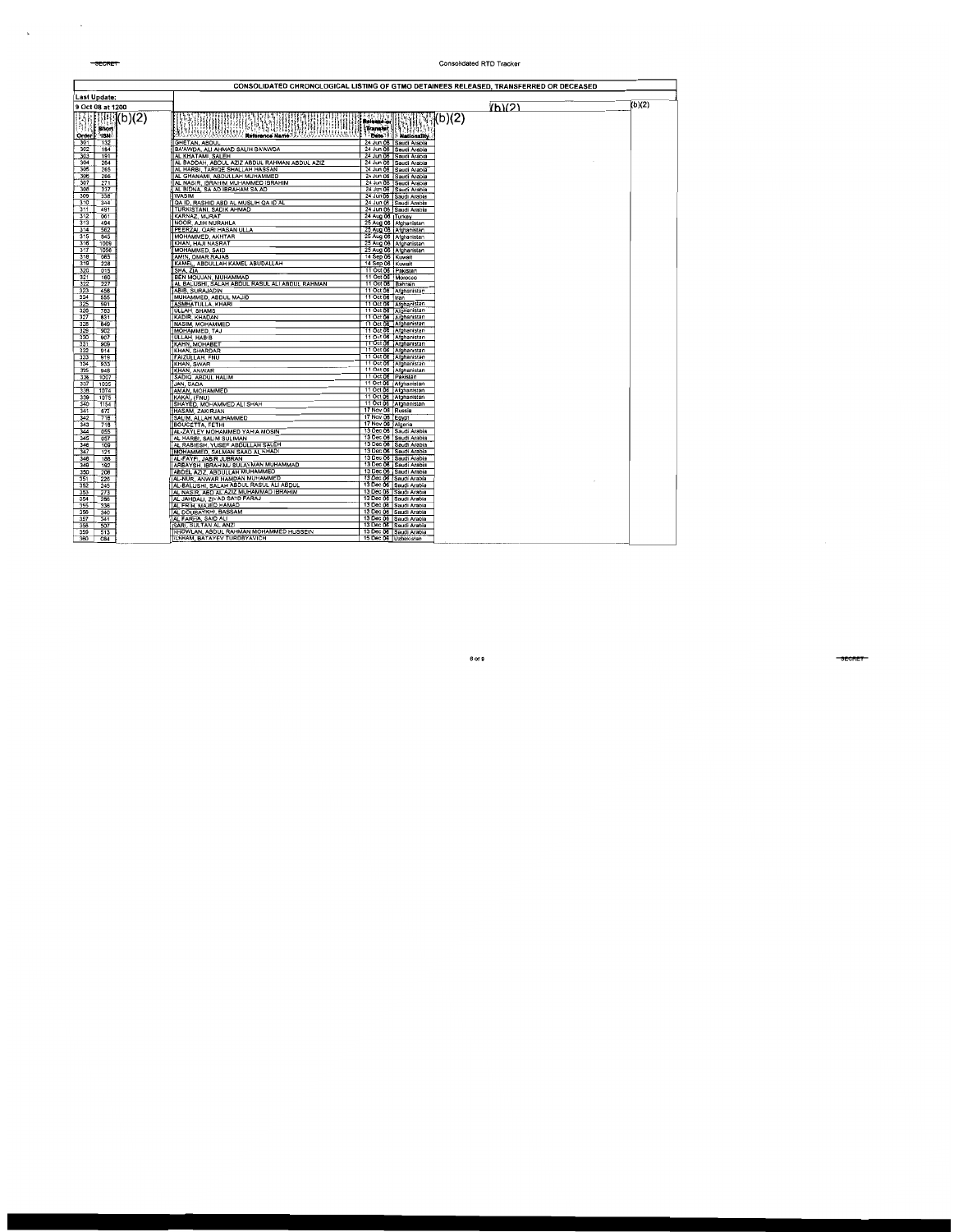| CONSOLIDATED CHRONOLOGICAL LISTING OF GTMO DETAINEES RELEASED, TRANSFERRED OR DECEASED                                                                                                                                                                                                                                            |                                                                                                                                                                                                                                                                                                                                                                                                                                                                                                                                                                                                                   |                                                                                                                                                                                                                                                                                                                                                                                                                                                                                                           |                   |        |  |
|-----------------------------------------------------------------------------------------------------------------------------------------------------------------------------------------------------------------------------------------------------------------------------------------------------------------------------------|-------------------------------------------------------------------------------------------------------------------------------------------------------------------------------------------------------------------------------------------------------------------------------------------------------------------------------------------------------------------------------------------------------------------------------------------------------------------------------------------------------------------------------------------------------------------------------------------------------------------|-----------------------------------------------------------------------------------------------------------------------------------------------------------------------------------------------------------------------------------------------------------------------------------------------------------------------------------------------------------------------------------------------------------------------------------------------------------------------------------------------------------|-------------------|--------|--|
| Last Update:                                                                                                                                                                                                                                                                                                                      |                                                                                                                                                                                                                                                                                                                                                                                                                                                                                                                                                                                                                   |                                                                                                                                                                                                                                                                                                                                                                                                                                                                                                           |                   |        |  |
| 9 Oct 08 at 1200                                                                                                                                                                                                                                                                                                                  |                                                                                                                                                                                                                                                                                                                                                                                                                                                                                                                                                                                                                   |                                                                                                                                                                                                                                                                                                                                                                                                                                                                                                           | (h)(2)            | (b)(2) |  |
| b)(2)<br><b>Bhort</b><br>ି ISN ି<br>Order <sup>:</sup><br>361<br>118<br>362<br>129<br>363<br>151<br>364<br>162<br>365<br>183<br>366<br>193<br>367<br>194<br>368<br>198<br>369<br>503<br>370<br>526<br>371<br>528<br>372<br>949<br>373<br>964<br>374<br>965<br>966<br>375<br>972<br>376<br>377<br>1036<br>378<br>025<br>379<br>158 | <b>WANDAR</b><br><u>MUNICUS</u><br>15322<br>Reference Name<br>RAHMAN, ABDUL<br>AL-MARWA'I, TOUFIG SABER MUHAMMAD<br>HASHEM, MUBARAK HUSSAIN BIN ABUL<br>AL-TAYS, ALI HUSAYN ABDULLAH<br>AL JAYFI, ISSAM HAMID AL BIN ALI<br>MOBIL, MUHSIN MUHAMMAD MUSHEEN<br>MUHAMMAD ABD ALLAH MANSUR AL FUTURI<br>AL-ASADI, MOHAMMED AHMED ALI<br>AL ZUBA, SALEH MOHAMED<br>ABAHANOV, YAKUB<br>MAKRUBOV, ABDULLAH TOHTASINOVICH<br>ZAHOR, ABDUL<br>RAHMATULLAH, (FNU)<br>(LNU), HAFIZULLAH<br>(LNU), BARIDAD<br>MOHAMMED, ALIF<br>MOHAMMAD, AKHTIAR<br>ABDULLAH, MAJEED<br>AL HARBI, MAJID ABDALLAH HUSAYN MUHAMMAD AL SAMLULI | <b>Release or</b><br><b>URransfer</b><br>Date Nationality<br>15 Dec 06 Afghanistan<br>15 Dec 06 Yemen<br>15 Dec 06 Bangladesh<br>15 Dec 06 Yemen<br>15 Dec 08 Yemen<br>15 Dec 06 Yemen<br>15 Dec 06 Libya<br>15 Dec 06 Yemen<br>15 Dec 06 Yemen<br>15 Dec 06 Kazakhstan<br>15 Dec 06 Kazakhstan<br>15 Dec 06 Afghanistan<br>15 Dec 06 Afghanistan<br>15 Dec 06 Afghanistan<br>15 Dec 06 Afghanistan<br>15 Dec 06 Afghanistan<br>15 Dec 06 Afghanistan<br>20 Feb 07 Saudi Arabia<br>20 Feb 07 Saudi Arabia | (b)(2)            |        |  |
| 176<br>380<br>186<br>381<br>382<br>437<br>383<br>497<br>384<br>536<br>385<br>078<br>386<br>077<br>367<br>090<br>388<br>987<br>389<br>1037<br>390<br>906<br>590<br>391<br>392<br>1050<br>393<br>002                                                                                                                                | AL QURAYSHI, MAJID AYDHA MUHAMMAD<br>BILKHAYR, RASHID AWAD KHALIAF<br>AL NASIR, FAISAL SATTA<br>ASUBAYI, NASIR MAZIYAD ABDALLAH AL QURAYSHI AL<br>AHMED, MOHAMMED ABUDULLAH<br>SHARPOV. RUHMEDIN FAYZIDDINOVICH<br>FAZROLLAH, MEHRABANB<br><b>VOKHIDOV, TSABIT</b><br>GHALIB, HAJI<br><b>GUL, NASSER</b><br>AL-RAWI, BISHER<br>RACHIDI, MOHAMAD AL AHMED<br>LNU, AZIMULLAH<br><b>HICKS, DAVID M</b>                                                                                                                                                                                                               | 20 Feb 07 Saudi Arabia<br>20 Feb 07 Saudi Arabia<br>20 Feb 07 Saudi Arabia<br>20 Feb 07 Saudi Arabia<br>20 Feb 07 Saudi Arabia<br>28-Feb-07 Tajikistan<br>28-Feb-07 Tajikistan<br>28-Feb-07 Tajikistan<br>28-Feb-07 Afghanistan<br>28-Feb-07 Afghanistan<br>30-Mar-07 Iraq<br>24-Apr-07 Morocco<br>24-Apr-07 Afghanistan<br>18-May-07 Australia                                                                                                                                                           |                   |        |  |
| 394<br>199                                                                                                                                                                                                                                                                                                                        | AL-UMARI. JABD-AL-RAHMAN. MA'ATH THAFIR                                                                                                                                                                                                                                                                                                                                                                                                                                                                                                                                                                           | 3-Jun-07 Saudi Arabia                                                                                                                                                                                                                                                                                                                                                                                                                                                                                     | (b)(2)<br>Suicide |        |  |
| 660<br>395<br>721<br>396<br>397<br>089<br>221<br>398<br>225<br>399<br>400<br>678<br>401<br>013<br>402<br>053<br>403<br>062<br>404<br>066<br>122<br>405<br>154<br>406<br>407<br>179                                                                                                                                                | LAGHA, LUFTI BIN SWEI<br>OMAR. ABOULLAH BIN<br>ISMAIL, SADEQ MUHAMMAD SA ID<br>SALIH, ALI MOHSEN<br>AL SHUJ'LAN, HANI ABDUL MUSLIH<br>MAHDI, FAWAZ NAMAN HAMOUD ABDULLAH<br>MOHAMMED, FAHED N<br>DAKHIL ALLAH, SAUD D<br>AL JUHANI, MOHAMMED N<br>AL SULAMI, YAHYA S<br>AL ATAVI, BIJAD D<br>AL-'AWF!, MAZIN SALIH MUSA'ID<br>AL-JU'AYD, ABD AL-RAHMAN 'JUWAYIDH                                                                                                                                                                                                                                                  | 17-Jun-07 Tunisia<br>17-Jun-07 Tunisia<br>18-Jun-07 Yemen<br>18-Jun-07 Yemen<br>18-Jun-07 Yemen<br>18-Jun-07 Yemen<br>15 Jul 07 Saudi Arabia<br>15 Jul 07 Saudi Arabia<br>15 Jul 07 Saudi Arabia<br>15 Jul 07 Saudi Arabia<br>15 Jul 07 Saudi Arabia<br>15 Jul 07 Saudi Arabia<br>15 Jul 07 Saudi Arabia                                                                                                                                                                                                  | (b)(2)            |        |  |
| 408<br>182<br>204<br>409<br>214<br>410<br>230<br>411<br>412<br>234<br>261<br>413<br>414<br>332<br>370<br>415<br>416<br>516<br>417<br>52<br>418<br>532<br>419<br>848<br>420<br>943                                                                                                                                                 | AL-JABRI, BANDAR AHMAD MUBARAK<br>AL-ZAHRANI, SADI LBRAHIM RAMZI<br>AL KURASH, MUHAMMAD ABD AL RAHMAN<br>HAMUD, HAMUD DAKHIL<br>AL ZAHRANI, KHALID MOHAMMED<br>AL DOSARI, JUM'A MUHHAMAD ABD AL LATIF<br>AL ATAYBI, BENDAR A<br>AL-HIZANI, ABD<br>AL HARBI, RANAM ABDUL RAHMAN GHANIM<br>AL MURBATI, ISSA A<br>SHARIF, MOHAMMED<br><b>ULLAH, AMIN</b><br><b>ABDUL, GHANI</b>                                                                                                                                                                                                                                      | 15 Jul 07 Saudi Arabia<br>15 Jul 07 Saudi Arabia<br>15 Jul 07 Saudi Arabia<br>15 Jul 07 Saudi Arabia<br>15 Jul 07 Saudi Arabia<br>15 Jul 07 Bahrain<br>15 Jul 07 Saudi Arabia<br>15 Jul 07 Saudi Arabia<br>15 Jul 07 Saudi Arabia<br>7-Aug-07 Bahrain<br>7-Aug-07 Afghanistan<br>7-Aug-07 Afghanistan<br>7-Aug-07 Afghanistan                                                                                                                                                                             |                   |        |  |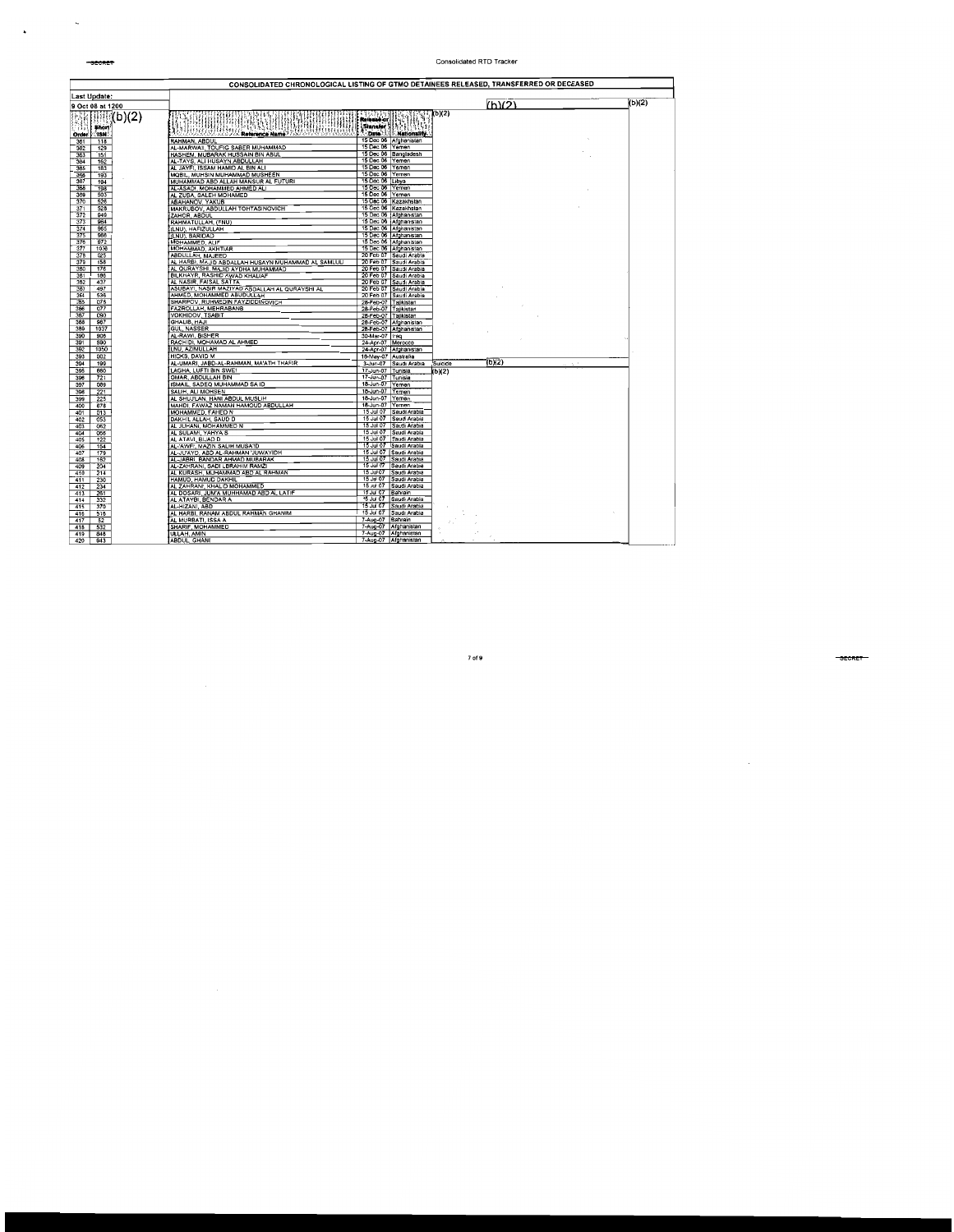|                                      |                                                                       | CONSOLIDATED CHRONOLOGICAL LISTING OF GTMO DETAINEES RELEASED. TRANSFERRED OR DECEASED |        |        |
|--------------------------------------|-----------------------------------------------------------------------|----------------------------------------------------------------------------------------|--------|--------|
| Last Update:                         |                                                                       |                                                                                        |        |        |
| 9 Oct 08 at 1200                     |                                                                       |                                                                                        | (b)(2) | (b)(2) |
| b)(2)                                |                                                                       | 14571544<br>b)(2)<br>Release o                                                         |        |        |
| <b>Short</b><br><b>TISN</b><br>Order | <b>MUAN</b><br>3959399433<br>Reference Name                           | <b>Transfer</b><br>Date 1:<br>Mationality.                                             |        |        |
| 421<br>1004                          | YACOUB, MOHAMMED                                                      | 7-Aug-07 Afghanistan                                                                   |        |        |
| 422<br>1043                          | RAZAK, ABDUL                                                          | 7-Aug-07 Afghanistan                                                                   |        |        |
| 423<br>51                            | AL BARAYAN, MAJID                                                     | 5-Sep-07 Saudi Arabia                                                                  |        |        |
| 424<br>67<br>425<br>79               | RAZAQ, ABDULLAH R<br>AL HAR ASI. FAHED A                              | 5-Sep-07 Saudi Arabia<br>5-Sep-07 Saudi Arabia                                         |        |        |
| 426<br>112                           | MOHAMMED, ABDUL A                                                     | 5-Sep-07 Saudi Arabia                                                                  |        |        |
| 427<br>126                           | SAID, SALAM A                                                         | 5-Sep-07<br>Saudi Arabia                                                               |        |        |
| 428<br>196                           | AL AMRI. MUSA                                                         | 5-Sep-07<br>Saudi Arabia                                                               |        |        |
| 429<br>218                           | AL FOUZAN, FAHED                                                      | $5-Sap-07$<br>Saudi Arabia                                                             |        |        |
| 430<br>231<br>431<br>274             | AL SHARAKH, ABDULHADI ABDALLAH IBRAHIM<br>AL-SUMAYRI, BADR AWAD BAKRI | 5-Sep-07 Saudi Arabia<br>5-Sep-07 Saudi Arabia                                         |        |        |
| 432<br>318                           | <b>BIN SAAD, RAMI</b>                                                 | 5-Sep-07 Saudi Arabia                                                                  |        |        |
| 433<br>322                           | AL BARAKAT, KHALID HASSAN HUSAYN                                      | 5-Sep-07 Saudi Arabia                                                                  |        |        |
| 434<br>342                           | AL QURBI, MOHAMMED                                                    | 5-Sep-07 Saudi Arabia                                                                  |        |        |
| 435<br>368                           | HAKIM, BIN ABDUL AGA                                                  | 5-Sep-07 Saudi Arabia                                                                  |        |        |
| 436<br>493<br>437<br>514             | <b>BUKHARY, ABDUL</b><br>AL ANZY, ABDULLAH T                          | 5-Sep-07 Saudi Arabia<br>5-Sep-07 Saudi Arabia                                         |        |        |
| 438<br>647                           | <b>ACHAMRI, ZEBEN THAHIR</b>                                          | 5-Sep-07 Saudi Arabia                                                                  |        |        |
| 439<br>706                           | EDAH, ABDULLAH W                                                      | 26-Sep-07 Mauritania                                                                   |        |        |
| 440<br>172                           | MUHAMMED, ALI MUHAMMED NASIR                                          | 28-Sep-07 Yemen                                                                        |        |        |
| 441<br>557                           | HAMOUDA. ABU SUFIAN IBRAHIM AHMED                                     | 28-Sep-07 Libya                                                                        |        |        |
| 442<br>801                           | SABAR, LAL                                                            | 28-Sep-07 Afghanistan                                                                  |        |        |
| 443<br>941<br>444<br>945             | DIN, JUMA<br>SAID AMIR, JAN                                           | 28-Sep-07 Afghanistan                                                                  |        |        |
| 445<br>951                           | NASIR, ALLAH                                                          | 28-Sep-07 Afghanistan<br>28-Sep-07 Afghanistan                                         |        |        |
| 446<br>956                           | AHMAD, ABDUL                                                          | 28-Sep-07 Afghanistan                                                                  |        |        |
| 447<br>974                           | <b>BULLAR, MOHI</b>                                                   | 26-Sep-07 Afghanistan                                                                  |        |        |
| 448<br>496                           | RAHMAN, FIZAULLA                                                      | 2-Nov-07 Afghanistan                                                                   |        |        |
| 449<br>651                           | ABU-KABIR, OSAMA HASSAN ACHMEO                                        | 2-Nov-07 Jordan                                                                        |        |        |
| 450<br>662<br>451<br>670             | SULEYMAN, AHMED HASSAN<br>ALLAHDOOD, ABDULLAH HEKMAT                  | 2-Nov-07 Jordan<br>2-Nov-07 Alghanistan                                                |        |        |
| 452<br>761                           | <b>MAHDY, IBRAHIM</b>                                                 | 2-Nov-07 Libya                                                                         |        |        |
| 453<br>874                           | NASIR, ABDUL                                                          | 2-Nov-07 Afghanistan                                                                   |        |        |
| 454<br>955                           | QUASAM, MOHAMMED                                                      | 2-Nov-07 Afghanistan                                                                   |        |        |
| 455<br>967                           | LNU, NARIRULLAH                                                       | 2-Nov-07 Alghanistan                                                                   |        |        |
| 456<br>977<br>457<br>1003            | NASRAT YAR, HIZTULLAH<br>AHMED, SHABIR                                | 2-Nov-07 Afghanistan                                                                   |        |        |
| 458<br>1010                          | SHAH, NAHIR                                                           | 2-Nov-07 Afghanistan<br>2-Nov-07 Afghanistan                                           |        |        |
| 459<br>050                           | AL HUSSAIN, ZAYED M.                                                  | 9-Nov-07<br>Jordan                                                                     |        |        |
| 460<br>059                           | AL UWAYDHA, SULTAN A                                                  | $9-Nov-07$<br>Saudi Arabia                                                             |        |        |
| 461<br>880                           | AL BAWARDI, KHALID S                                                  | $9-Nov-07$<br>Saudi Arabia                                                             |        |        |
| 462<br>114<br>463<br>130             | <b>MODARAY, YUSEF M</b><br><b>SULTAN, FAHA</b>                        | $9-Nov-07$<br>Saudi Arabia<br>9-Nov-07<br>Saudi Arabia                                 |        |        |
| 464<br>185                           | ALJ-AMRI, TURKI MISH'AWI ZA'ID                                        | 9-Nov-07 Saudi Arabia                                                                  |        |        |
| 465<br>187                           | MAKRAM, MURTADHA AL SA'ID                                             | 9-Nov-07 Saudi Arabia                                                                  |        |        |
| 466<br>215                           | AL-SHARIF. FAHD UMR ABD AL-MAJID                                      | 9-Nov-07 Saudi Arabia                                                                  |        |        |
| 467<br>258                           | AL NUKHIYLAN, NAYIF A                                                 | 9-Nov-07 Saudi Arabia                                                                  |        |        |
| 468<br>262<br>469<br>333             | AL WAFTI, ABDULLAH ADB AL MU'IN<br>ATTIK AL HARBI, MUHAMAD            | 9-Nov-07 Saudi Arabia                                                                  |        |        |
| 470<br>372                           | SHARI, SAID ALI                                                       | 9-Nov-07 Saudi Arabia<br>9-Nov-07 Saudi Arabia                                         |        |        |
| 471<br>438                           | AL HALA, ALD MOHAMMAD                                                 | 9-Nov-07 Saudi Arabia                                                                  |        |        |
| 472<br>650                           | AL-OAHTANI, JABIR HASSAN                                              | 9-Nov-07 Saudi Arabia                                                                  |        |        |
| 473<br>003                           | RUHANI, GHOLAM                                                        | 12-Dec-07 Afghanistan                                                                  |        |        |
| 474<br>008<br>475                    | <b>ABDHULLAH, MULLAH Y</b>                                            | 12-Dec-07 Afghanistan                                                                  |        |        |
| 108<br>476<br>222                    | ALIZA, ABDUL RAUF<br>AL-KUNDUZI, UMAR ABDULLAH                        | 12-Dec-07 Afghanistan<br>12-Dec-07 Afghanistan                                         |        |        |
| 477<br>923                           | RAZZAQ, ABDUL                                                         | 12-Dec-07 Afghanistan                                                                  |        |        |
| 478<br>954                           | GHAFOUR, ABDUL                                                        | 12-Dec-07 Afghanistan                                                                  |        |        |
| 479<br>976                           | WAZIR ABDULLAH                                                        | 12-Dec-07 Afghanistan                                                                  |        |        |
| 480<br>1001                          | SHABAZ KHAUL, HAFIZULLAH                                              | 12-Dec-07 Afghanistan                                                                  |        |        |